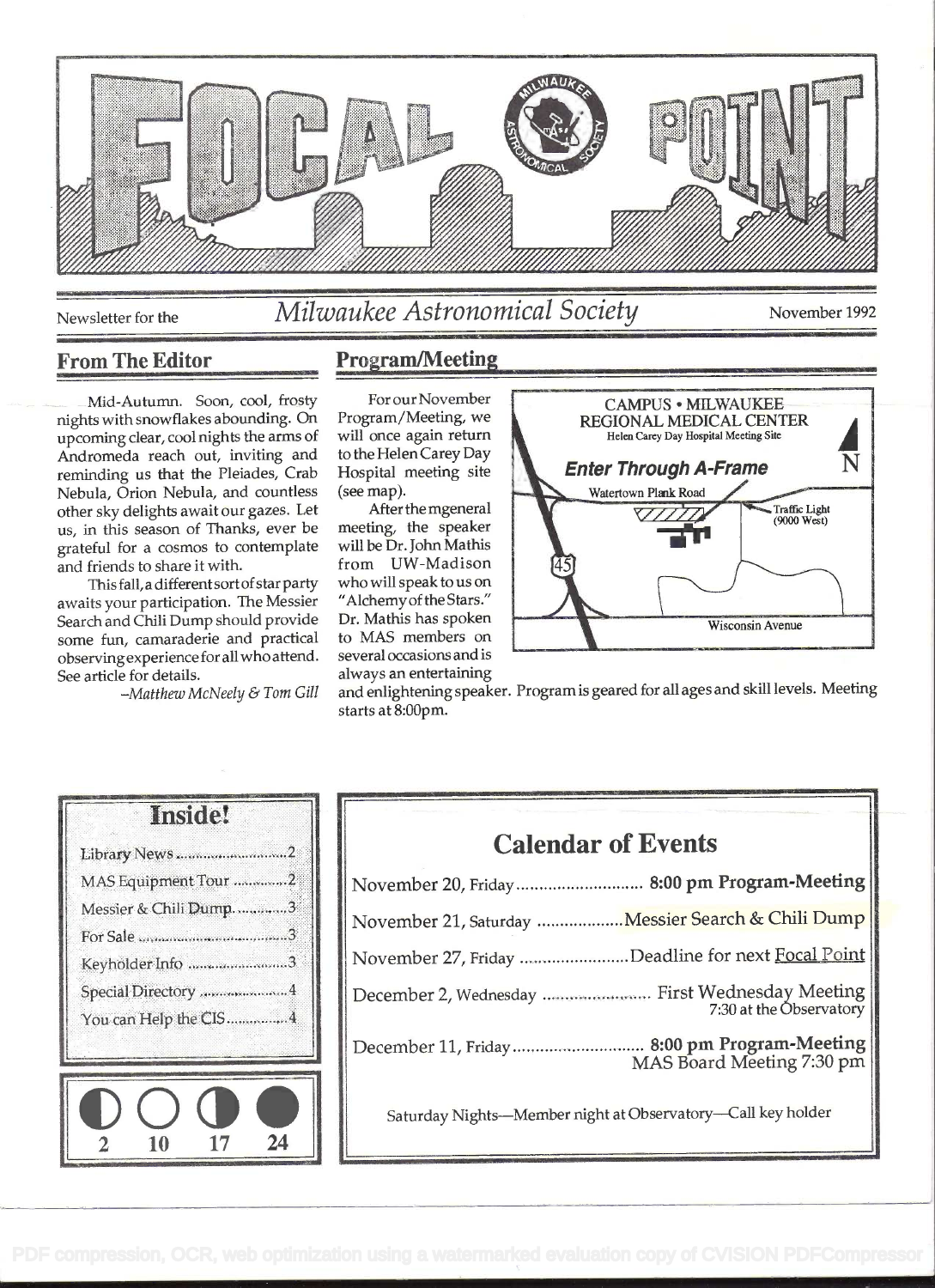#### Library News

By the time you read this, the contents of the NEW BOOK BOX at the observatory  $\frac{1}{2}$ will have been put into the enclosed bookshelves for winter. All this means, of course, is that you will have to expend a little more energy to find what's new and of particular interest. That is what the CARD CATALOG is all about- helping you find what's available in our library.

There are now two drawers for theCard Catalog; one is an alphabetical listing of titles and authors. Titles are filed without regard to first words like "The" and "AA." For example: "The Comet is Coming" will be found under "C." Look in this file, too, to

find what we might have by your favorite author; Goldsmith, Donald or Jastrow, Robert, etc. The Subject file, also alphabetical, will guide you to all that we might have by about BLACK HOLES, IMAGING SYSTEMS IN ASTRONOMY, or STARS, VARIABLE, etc. Of course, you can do much of the searching in the comfort of you r home with one of the printed catalogs produced by Tom Renner - most recently updated 3/92, and available from the librarian for a modest fee.

Once you have found what you want in the Card Catalog, look at the "address code" in the upper left corner of the card. Our books are shelved in alphabeticalnumerical sequence just like any other library. QB books precede QC books; 51 precedes 51.3; B488 precedes C488; B488s precedes B488t; 1979 precedes 1985. The only tricky part is that some books are too tall for the upper shelves, so a second sorting had to be done for the lower shelves.

QB This is the "address code" for Michael Porcellino's book "A Young Astronomer's Guide." P833y 1991

#### What's New:

Thanks to Barb Swiontek for another generous multiple donation: Black Holes and the Universe, Novikov; Comet and The Cosmic Connection by Sagan; The Comet is Coming and Violent Universe by Calder; Echoes of the Ancient Skies, Krupp; The Edge of Infinity, Davies; How to Use an Astronomical Telescope, Muirden; Nemesis: The Death Star and Supernova by Goldsmith; 100 Billion Suns. Kuppenhahn; Planets and Moons. Kaufmann; Red Giants and White Dwarfs (rev. ed.), Jastrow; The Red Limit, Ferris; and The Restless Universe, Born. Sagan's The Dragons of Eden arid Trefil's Meditations at 10.00 Feet will be offered for sale at some future date with permission from Barb.

Purchased by trade and minimal cash from Knollwood Books of Oregon, WI: Uranus: The Planet, Rings and Satellites by Ellis Miner - post-Voyager science.

Sally Jo Michalko's Photographs from 1991 Astrofest are now in an album (3rd in a series) at the observatory. Thanks, Sally, for continuing your faithful documentation of the event.

-Sally Waraczynski



## MAS Equipment Tour

It was damp! It was chilly! It was daylight!? It was exciting?? What did you miss!?

The tour of the MAS equipment of October 10th was interesting although not as well attended as we had hoped. Five people turned out to learn from Paul Borchardt what equipment the MAS has available for its members. It was exciting to learn all about the large telescopes and things like the patrol camera and dollar keys.

Now we have five more members who can now make full use of their observatory. Wanda Berner taped the tour and ifyou are interested in seeing it there is a copy at the observatory which you can watch in the Z-building on the TV that Marty Brunet donated. We will also have a copy that can be checked out of the library and taken home. The VHS tape is 2 hrs long and is an amateur production, but it will help acquaint you with everything.

The tape would be helpful to watch before using the large telescopes. Remember that anyone can ask to be a keyholder, but you must first show that you have a working knowledge of the observatory.

Ifyou would like to have your won private tour, remember that every Saturday night the keyholder will gladly show you anything you need to know. All you have to do is call them in advance and tell them that you will be there for sure.

-Wanda Berner

 $\cdots$  $\mathbf{v}$  $\lambda$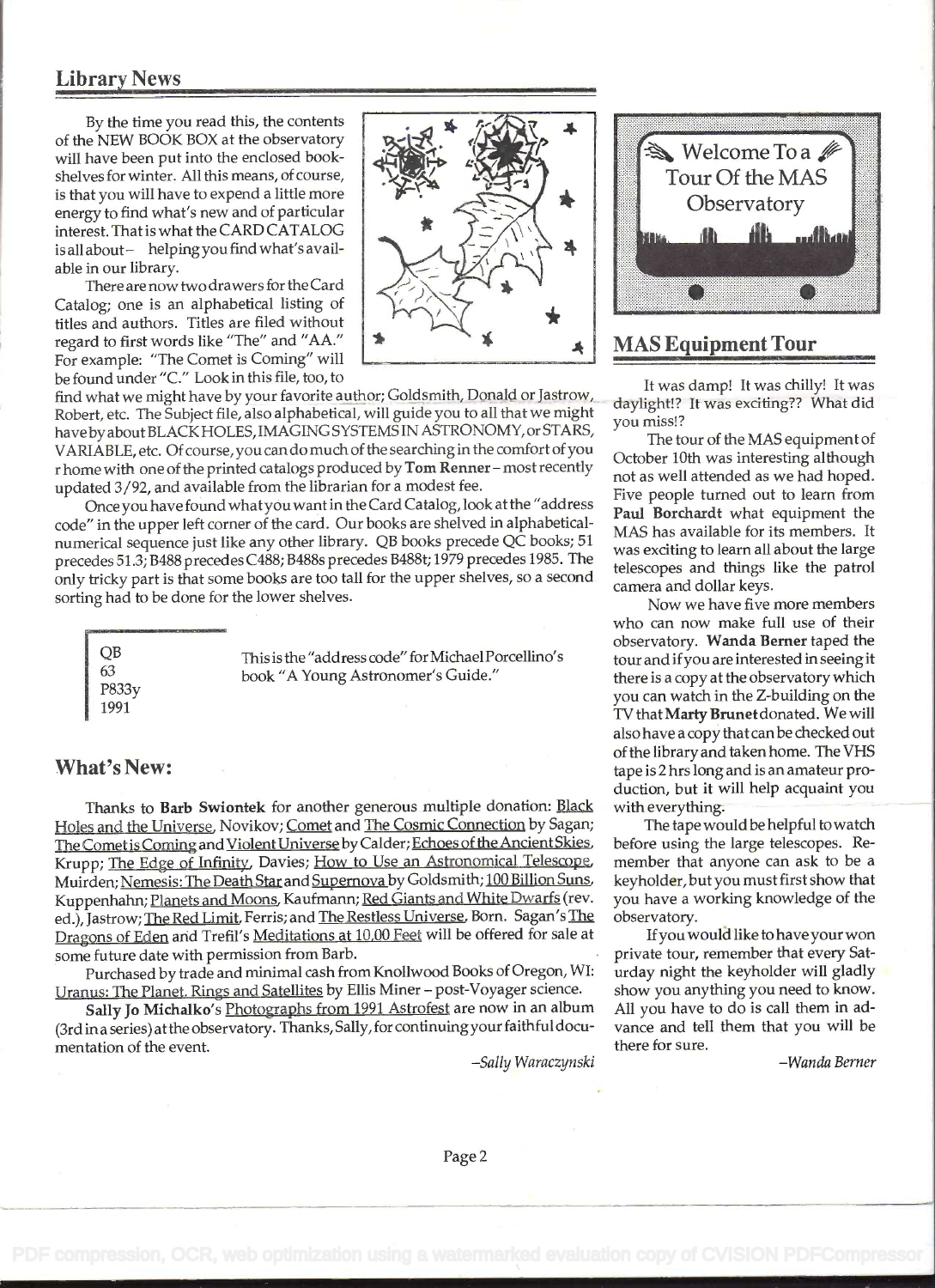## Messier Search & Chili Dump

What is a Chili Dump? How do I start (or finish) my Messier list? Find the answer to these and other questions on November 21st at dusk at the Observatory.

We are havinga winter star party to help us all getgoing on our observing lists. Lee Keith will have the Messier information and logs available at the November meeting so you can get ready to Observe on the 21st. Dan Koehier has volunteered to help people get started finding objects.

This partyis a "go" RAIN ORSTARSHINE! The Chili Dump is on even if we can't see a star in the sky. Bring a batch of chili that will feed the people that you have with you. Also, bring your own bowl, spoon and coffee cup. We will dump everyone's chili into a large pot and keep it simmering all evening. Toppings will be provided. Coffee and hot chocolate will be steaming.

In the auditorium we will have a continual slide show going and in the office we will be playing a tape of the last three Astrofests and a visit to Yerkes. In the Z-building, a video tape of the MAS Equipment Tour will be shown. And if you have something like a new scope, eyepiece or gee-whizmo to "show-and-tell," bring it along! There will be food and fun and information no matter what is going on outside.

RSVP's would be helpful in planning the amount of toppings. If you know you can come, please call Wanda Berner by Nov. 20 at 691-2360 or 646-8229 and leave a message on the machine. Hope to see many of you there!

-Wanda Berner

#### Phone Tree Update

The phone tree is finally in place. The list is short. If you forgot to sign up for impromptu observing or to be told if there is an aurora going on it's not too late to get on the list. We envision this as a dynamic and ever-growinglist. Remember that if you are not on the list and you hear that a group of people were out observing and discovered a new comet, don't feel bad because you weren't invited. You are signing your own permanent invitation if you send your form to: Wanda Berner, 1307 E. Devonshire Rd. Delafield, WI 53018.

#### Quilt Raffle Winner

First, a big thank-you to Wanda Berner for donating her time and talent in creating the beautiful quilt that was put up for raffle this year. Tickets were sold at open houses, meetings and the NCRAL convention and the club raised \$60.50. When it was all said and done, the lucky winner was Ruth Schultz of Milwaukee.

Perhaps you have a talent or the inclination to donate something with an astronomical motif so that we can continue this activity next year?

## Saturday Nite Keyholders

| Nov. 7 Dan Koehler                 | 662-2987 |
|------------------------------------|----------|
| Nov. 14 Jim Kube                   | 453-8858 |
| Nov. 21 John Pfannerstill 475-6494 |          |
| Nov. 28 Frank Roldan608-787-1730   |          |
| Dec. 5 Terry Ross 784-2093         |          |
| Dec. 12 Gerry Samolyk 529-9051     |          |
| Dec. 19 T. Schmidtkunz 784-0253    |          |
| Dec. 26 Peter Smitka               | 785-0926 |
|                                    |          |

## MAS Clothing

Member Tom Gill also operates a home business, ChestWorks, and prints MAS logo clothing including the new MAX APERTURE design which was shown in the last Focal Point.

| <b>T-shirts</b>                  | \$7.50  |
|----------------------------------|---------|
| Sweat shirts                     | \$11.00 |
| Nylon Jackets                    | \$28.00 |
| Quilted Jackets                  | \$34.00 |
| (for jacket back print, add \$5) |         |

#### For Sale

Equatorial mount for a small telescope-deluxe hardwood tripod is adjustable up to 60" tall. Same set-up as advertised in Orion's Fall Catalog (Pg. 44). New, \$199.00, mine which is like new will cost you \$100.00. Matthew McNeely at 354-5347 if interested.

#### MAS Pins

Yes, we still have pins! Bring \$5 to the November meeting and you will go home sporting a classy 1-inch logo pin! Don't be the last one to get pinned!